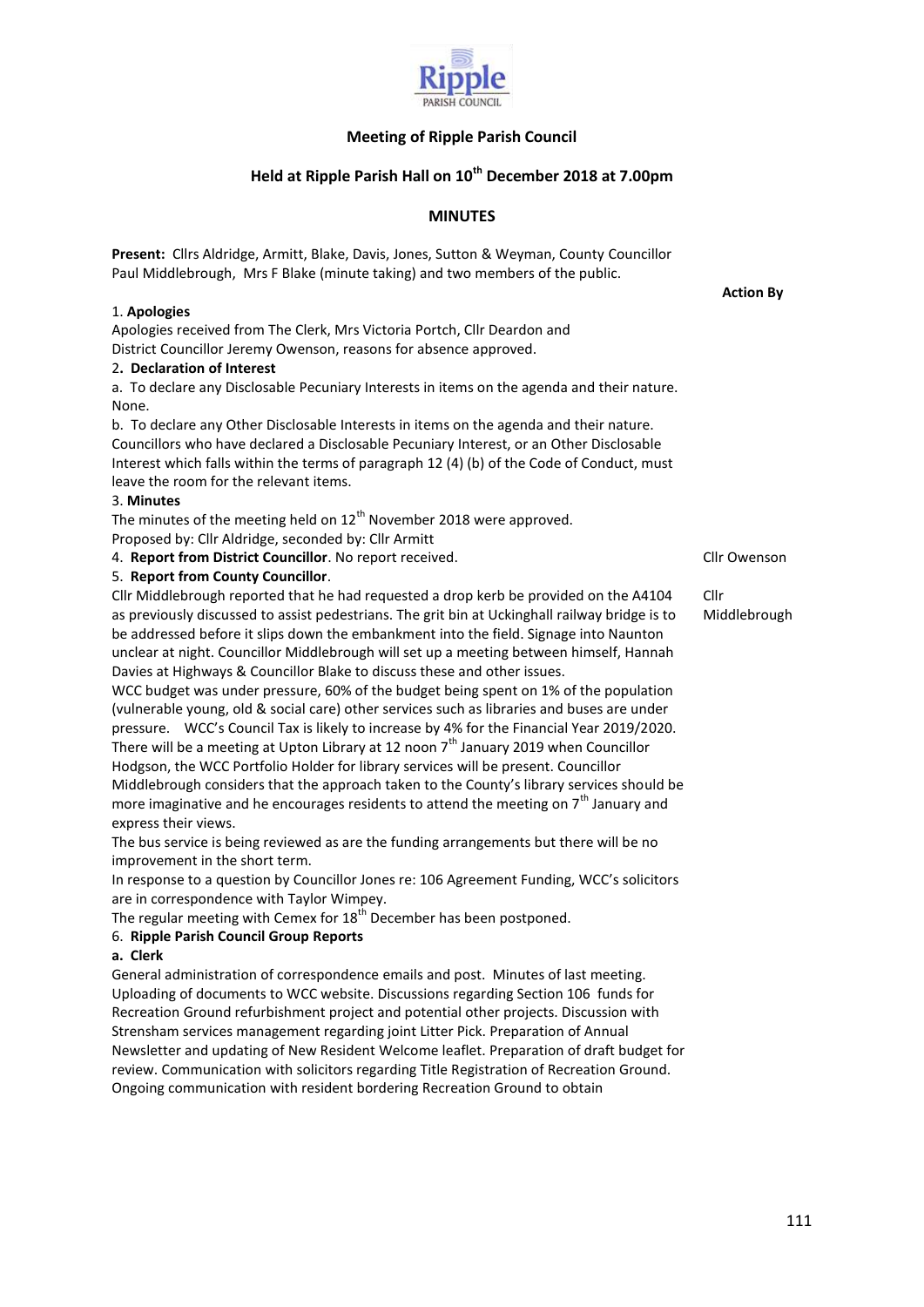confirmation of approval to prune hedge. Setting up of new "@rpcworcs.co.uk" email accounts for all councillors.

## **b. Management:**

Management Group met to review on-going issues and set agenda for this meeting. Review of minutes of last meeting. Discussion regarding feasibility of potential projects for Section 106 funding within parish, review of comments from WCC & MHDC regarding request for confirmation of receipt of funds from Taylor Wimpey (CIL/Section 106 contribution). Chairman attended Upton Town Partnership. Chairman, Vice Chairman , Cllr Aldridge and clerk met to discuss SWDP and review draft budget for 2019/20. Discussion regarding review of trees within parish to be undertaken by Cllr Dearden.

## **c. Finance:**

Smartcut invoice £1285.20 Proposed by Cllr Aldridge, seconded by Cllr Weyman. Approved. Lengthsman invoice £171 Proposed Cllr Armitt, seconded Cllr Sutton. Approved.

Cheques from last meeting distributed. Ledger updated.

#### **d. Urgent Decisions:**

Payment of clerk's expenses of £214.29 over 6 months agreed by Cllrs Blake, Jones and Aldridge. Proposed by Cllr Davies, seconded by Cllr Jones. Approved.

#### **E. Staff and Training:**

Training schedule requested from CALC for new Councillors.

#### **f. Planning:**

Ripple Parish Council – Planning Applications as at  $4^{\text{th}}$  December 2018.

| <b>Application</b><br><b>Number</b> | Location                                                                                          | Proposal                                                                                                                                                                                                                                                                               | <b>Status</b>    |
|-------------------------------------|---------------------------------------------------------------------------------------------------|----------------------------------------------------------------------------------------------------------------------------------------------------------------------------------------------------------------------------------------------------------------------------------------|------------------|
| 18/01689/RM                         | Land At (Os 8604<br>Holly Green Upton<br><b>Upon Severn</b>                                       | The reserved matters is to<br>include details of appearance,<br>layout, landscaping and scale<br>4120) Ryall Court Lane following a grant of Planning<br>Permission 15/00751/OUT for<br>the proposed development of 6<br>no dwellings. Comments to Cllr<br><b>Action All</b><br>Jones. | Pending decision |
| 18/01711/CAN                        | Cobwalls Uckinghall<br>Tewkesbury GL20 6ES                                                        | Fell one beech tree                                                                                                                                                                                                                                                                    | Pending decision |
| 18/01550/FUL                        | Holly Bank Ryall Road<br>Holly Green Upton<br>Upon Severn<br>Worcester WR8 0PG                    | Proposed new dwelling and<br>garaging                                                                                                                                                                                                                                                  | Pending decision |
| 18/01542/FUL                        | Unit G Grove House<br>Upton Upon Severn                                                           | Yard Tewkesbury Road Extension of Office Building                                                                                                                                                                                                                                      | Pending decision |
| 18/01193/FUL                        | Land at (OS 8622<br>4044) Ryall Meadow<br><b>Ryall Upton Upon</b><br>Severn                       | New 5 bedroom dwelling<br>including garage and associated Pending decision<br>landscape                                                                                                                                                                                                |                  |
| 18/00792/FUL                        | The Retreat Ferry Lane<br>Uckinghall<br>Tewkesbury GL20 6ER                                       | Change of Use from ancillary<br>accommodation to holiday let.                                                                                                                                                                                                                          | Pending decision |
| 17/00372/OUT                        | Land North East of<br>Upton Marina, East<br>Waterside, Upton<br>Upon Severn,<br>Worcester WR8 OPB | Outline planning application for<br>the erection of up to 70<br>residential units with all matters Pending decision<br>reserved except for means of<br>access.                                                                                                                         |                  |